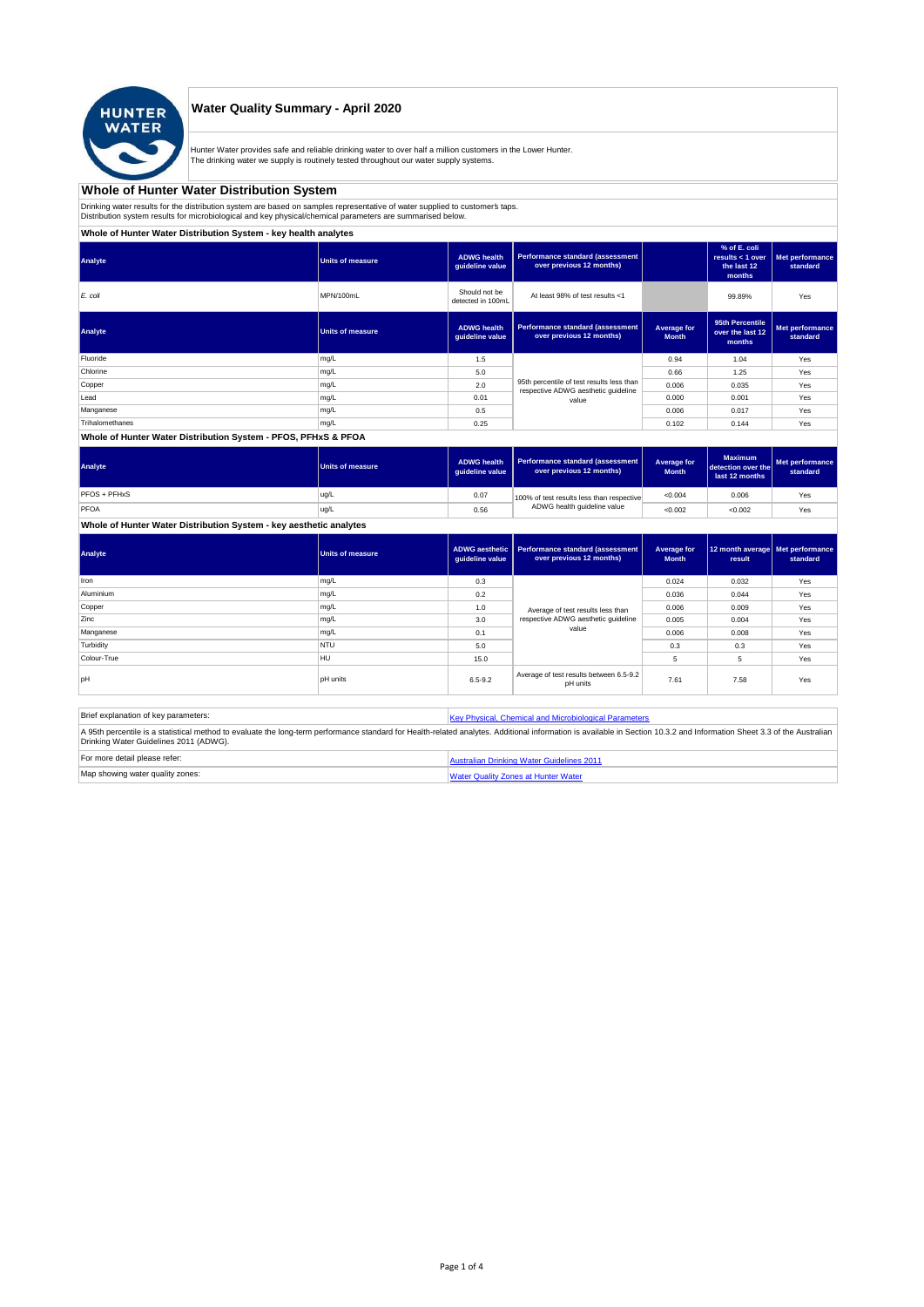# **Water Quality Zones**

| Anna Bay and Nelson Bay Zone - key health analytes |                         |                                       |                                                                                  |                             |                                                           |                             |
|----------------------------------------------------|-------------------------|---------------------------------------|----------------------------------------------------------------------------------|-----------------------------|-----------------------------------------------------------|-----------------------------|
| Analyte                                            | <b>Units of measure</b> | <b>ADWG health</b><br>quideline value | Performance standard (assessment<br>over previous 12 months)                     |                             | % of E. coli<br>results < 1 over<br>the last 12<br>months | Met performance<br>standard |
| E. coli                                            | MPN/100mL               | Should not be<br>detected in 100mL    | At least 98% of test results <1                                                  |                             | 100.00%                                                   | Yes                         |
| Analyte                                            | <b>Units of measure</b> | <b>ADWG health</b><br>guideline value | Performance standard (assessment<br>over previous 12 months)                     | Average for<br><b>Month</b> | 95th Percentile<br>over the last 12<br>months             | Met performance<br>standard |
| Fluoride                                           | mg/L                    | 1.5                                   |                                                                                  | 0.96                        | 1.05                                                      | Yes                         |
| Chlorine                                           | mg/L                    | 5.0                                   |                                                                                  | 0.51                        | 1.39                                                      | Yes                         |
| Copper                                             | mg/L                    | 2.0                                   | 95th percentile of test results less than<br>respective ADWG aesthetic quideline | 0.007                       | 0.012                                                     | Yes                         |
| Lead                                               | mg/L                    | 0.01                                  | value                                                                            | 0.000                       | 0.000                                                     | Yes                         |
| Manganese                                          | mg/L                    | 0.5                                   |                                                                                  | 0.009                       | 0.021                                                     | Yes                         |
| Trihalomethanes                                    | mg/L                    | 0.25                                  |                                                                                  | 0.092                       | 0.100                                                     | Yes                         |

**Anna Bay and Nelson Bay Zone - PFOS, PFHxS & PFOA**

| Analyte      | Units of measure | <b>ADWG health</b><br>quideline value | Performance standard (assessment<br>over previous 12 months) | <b>Average for</b><br><b>Month</b> | <b>Maximum</b><br>detection over the<br>last 12 months | Met performance<br>standard |
|--------------|------------------|---------------------------------------|--------------------------------------------------------------|------------------------------------|--------------------------------------------------------|-----------------------------|
| PFOS + PFHxS | ug/L             | 0.07                                  | 100% of test results less than respective                    | < 0.004                            | < 0.004                                                | Yes                         |
| PFOA         | ug/L             | 0.56                                  | ADWG health guideline value                                  | < 0.002                            | < 0.002                                                | Yes                         |

**Anna Bay and Nelson Bay Zone - key aesthetic analytes**

| Analyte     | Units of measure | guideline value | ADWG aesthetic   Performance standard (assessment<br>over previous 12 months) | Average for<br><b>Month</b> | 12 month average   Met performance<br>result | standard |
|-------------|------------------|-----------------|-------------------------------------------------------------------------------|-----------------------------|----------------------------------------------|----------|
| Iron        | mg/L             | 0.3             |                                                                               | 0.019                       | 0.038                                        | Yes      |
| Aluminium   | mg/L             | 0.2             |                                                                               | 0.031                       | 0.044                                        | Yes      |
| Copper      | mg/L             | 1.0             |                                                                               | 0.007                       | 0.007                                        | Yes      |
| Zinc        | mg/L             | 3.0             | Average of test results less than<br>respective ADWG aesthetic quideline      | 0.005                       | 0.004                                        | Yes      |
| Manganese   | mg/L             | 0.1             | value                                                                         | 0.009                       | 0.008                                        | Yes      |
| Turbidity   | <b>NTU</b>       | 5.0             |                                                                               | 0.4                         | 0.3                                          | Yes      |
| Colour-True | <b>HU</b>        | 15.0            |                                                                               |                             | 5                                            | Yes      |
| pH          | <b>pH</b> units  | $6.5 - 9.2$     | Average of test results between 6.5-9.2<br>pH units                           | 7.44                        | 7.48                                         | Yes      |

**Chichester Zone - key health analytes**

| Analyte         | <b>Units of measure</b> | <b>ADWG health</b><br>guideline value | Performance standard (assessment<br>over previous 12 months)                     |                             | % of E. coli<br>results $<$ 1 over<br>the last 12<br>months | Met performance<br>standard |
|-----------------|-------------------------|---------------------------------------|----------------------------------------------------------------------------------|-----------------------------|-------------------------------------------------------------|-----------------------------|
| E. coli         | MPN/100mL               | Should not be<br>detected in 100mL    | At least 98% of test results <1                                                  |                             | 99.57%                                                      | Yes                         |
| Analyte         | <b>Units of measure</b> | <b>ADWG health</b><br>guideline value | Performance standard (assessment<br>over previous 12 months)                     | Average for<br><b>Month</b> | 95th Percentile<br>over the last 12<br>months               | Met performance<br>standard |
| Fluoride        | mg/L                    | 1.5                                   |                                                                                  | 0.87                        | 0.96                                                        | Yes                         |
| Chlorine        | mg/L                    | 5.0                                   |                                                                                  | 0.71                        | 1.22                                                        | Yes                         |
| Copper          | mg/L                    | 2.0                                   | 95th percentile of test results less than<br>respective ADWG aesthetic quideline | 0.008                       | 0.015                                                       | Yes                         |
| Lead            | mg/L                    | 0.01                                  | value                                                                            | 0.000                       | 0.001                                                       | Yes                         |
| Manganese       | mg/L                    | 0.5                                   |                                                                                  | 0.003                       | 0.014                                                       | Yes                         |
| Trihalomethanes | mg/L                    | 0.25                                  |                                                                                  | 0.088                       | 0.130                                                       | Yes                         |

**Chichester Zone - PFOS, PFHxS & PFOA**

| Analyte                                  | Units of measure | <b>ADWG health</b><br>guideline value | <b>Performance standard (assessment</b><br>over previous 12 months) | Average for<br><b>Month</b> | <b>Maximum</b><br>detection over the<br>last 12 months | Met performance<br>standard |
|------------------------------------------|------------------|---------------------------------------|---------------------------------------------------------------------|-----------------------------|--------------------------------------------------------|-----------------------------|
| PFOS + PFHxS                             | ug/L             | 0.07                                  | 100% of test results less than respective                           | < 0.004                     | < 0.004                                                | Yes                         |
| PFOA                                     | ug/L             | 0.56                                  | ADWG health guideline value                                         | < 0.002                     | < 0.002                                                | Yes                         |
| Chichester Zone - key aesthetic analytes |                  |                                       |                                                                     |                             |                                                        |                             |

| Analyte     | <b>Units of measure</b> | ADWG aesthetic<br>guideline value | Performance standard (assessment<br>over previous 12 months) | Average for<br><b>Month</b> | 12 month average Met performance<br>result | standard |
|-------------|-------------------------|-----------------------------------|--------------------------------------------------------------|-----------------------------|--------------------------------------------|----------|
| Iron        | mg/L                    | 0.3                               |                                                              | 0.028                       | 0.027                                      | Yes      |
| Aluminium   | mg/L                    | 0.2                               |                                                              | 0.039                       | 0.054                                      | Yes      |
| Copper      | mg/L                    | 1.0                               | Average of test results less than                            | 0.008                       | 0.008                                      | Yes      |
| Zinc        | mg/L                    | 3.0                               | respective ADWG aesthetic quideline                          | 0.002                       | 0.003                                      | Yes      |
| Manganese   | mg/L                    | 0.1                               | value                                                        | 0.003                       | 0.005                                      | Yes      |
| Turbidity   | <b>NTU</b>              | 5.0                               |                                                              | 0.4                         | 0.3                                        | Yes      |
| Colour-True | <b>HU</b>               | 15.0                              |                                                              | 5                           | 5                                          | Yes      |
| pH          | <b>pH</b> units         | $6.5 - 9.2$                       | Average of test results between 6.5-9.2<br>pH units          | 7.70                        | 7.67                                       | Yes      |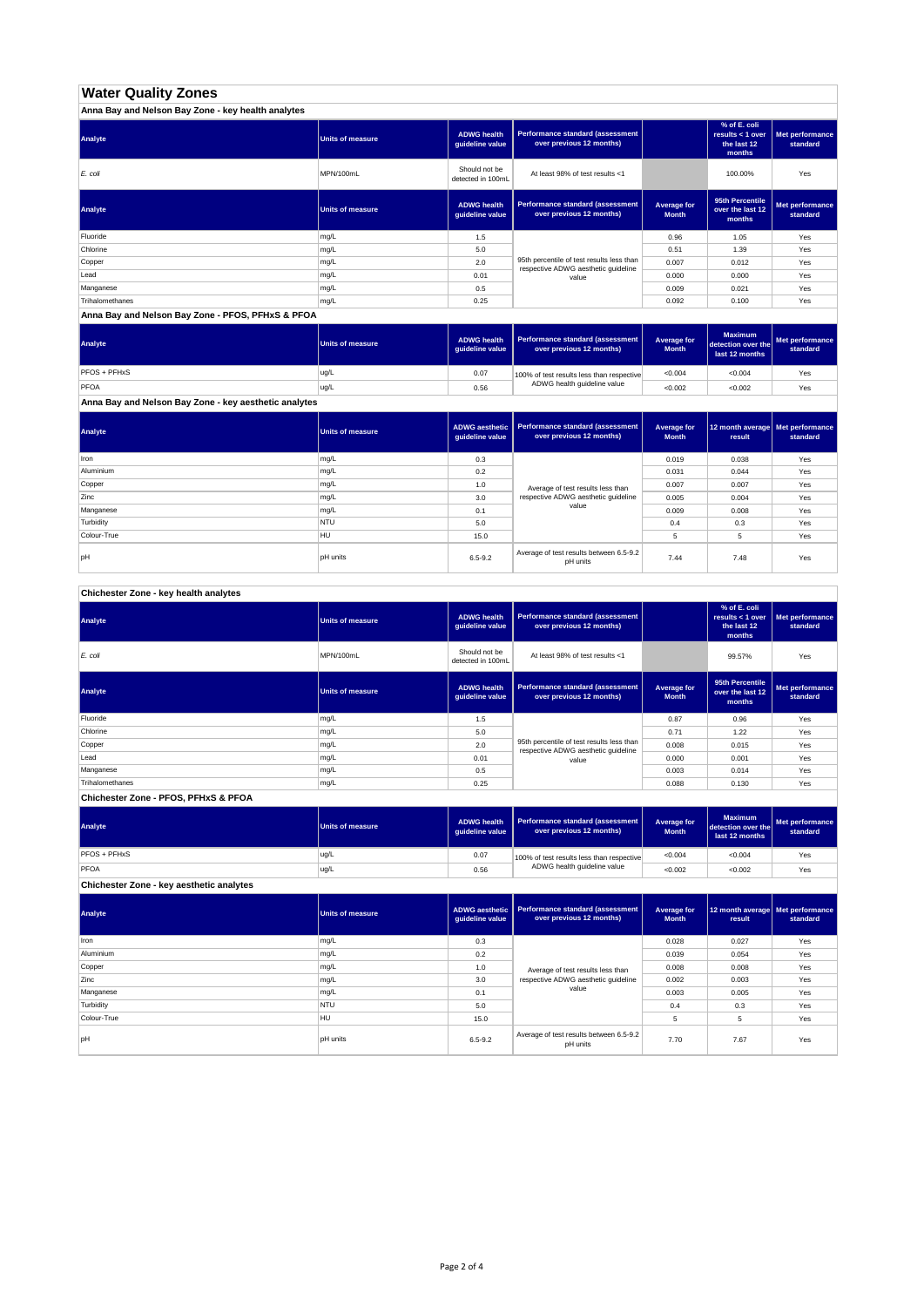| Grahamstown Zone - key health analytes |                         |                                       |                                                                                  |                             |                                                           |                             |
|----------------------------------------|-------------------------|---------------------------------------|----------------------------------------------------------------------------------|-----------------------------|-----------------------------------------------------------|-----------------------------|
| Analyte                                | <b>Units of measure</b> | <b>ADWG health</b><br>guideline value | Performance standard (assessment<br>over previous 12 months)                     |                             | % of E. coli<br>results < 1 over<br>the last 12<br>months | Met performance<br>standard |
| E. coli                                | MPN/100mL               | Should not be<br>detected in 100mL    | At least 98% of test results <1                                                  |                             | 100.00%                                                   | Yes                         |
| Analyte                                | <b>Units of measure</b> | <b>ADWG health</b><br>guideline value | Performance standard (assessment<br>over previous 12 months)                     | Average for<br><b>Month</b> | 95th Percentile<br>over the last 12<br>months             | Met performance<br>standard |
| Fluoride                               | mg/L                    | 1.5                                   |                                                                                  | 0.95                        | 1.04                                                      | Yes                         |
| Chlorine                               | mg/L                    | 5.0                                   |                                                                                  | 0.63                        | 1.23                                                      | Yes                         |
| Copper                                 | mg/L                    | 2.0                                   | 95th percentile of test results less than<br>respective ADWG aesthetic quideline | 0.006                       | 0.042                                                     | Yes                         |
| Lead                                   | mg/L                    | 0.01                                  | value                                                                            | 0.001                       | 0.002                                                     | Yes                         |
| Manganese                              | mg/L                    | 0.5                                   |                                                                                  | 0.008                       | 0.018                                                     | Yes                         |
| Trihalomethanes                        | mg/L                    | 0.25                                  |                                                                                  | 0.093                       | 0.133                                                     | Yes                         |
| Grahamstown Zone - PFOS, PFHxS & PFOA  |                         |                                       |                                                                                  |                             |                                                           |                             |

| Analyte                                   | <b>Units of measure</b> | <b>ADWG health</b><br>quideline value | Performance standard (assessment<br>over previous 12 months) | Average for<br><b>Month</b> | <b>Maximum</b><br>detection over the<br>last 12 months | Met performance<br>standard |
|-------------------------------------------|-------------------------|---------------------------------------|--------------------------------------------------------------|-----------------------------|--------------------------------------------------------|-----------------------------|
| PFOS + PFHxS                              | ug/L                    | 0.07                                  | 100% of test results less than respective                    | < 0.004                     | 0.004                                                  | Yes                         |
| PFOA                                      | ug/L                    | 0.56                                  | ADWG health guideline value                                  | < 0.002                     | < 0.002                                                | Yes                         |
| Grahamstown Zone - key aesthetic analytes |                         |                                       |                                                              |                             |                                                        |                             |

**Average for** 

**Performance standard (assessrent)** 

**12 month average Met performance** 

**ADWG aesth** 

| $\overline{\phantom{a}}$ |            | guideline value | over previous 12 months)                            | <b>Month</b> | result | standard |
|--------------------------|------------|-----------------|-----------------------------------------------------|--------------|--------|----------|
| <b>Iron</b>              | mg/L       | 0.3             |                                                     | 0.023        | 0.035  | Yes      |
| Aluminium                | mg/L       | 0.2             |                                                     | 0.041        | 0.043  | Yes      |
| Copper                   | mg/L       | 1.0             | Average of test results less than                   | 0.006        | 0.012  | Yes      |
| Zinc                     | mg/L       | 3.0             | respective ADWG aesthetic quideline                 | 0.005        | 0.005  | Yes      |
| Manganese                | mg/L       | 0.1             | value                                               | 0.008        | 0.010  | Yes      |
| Turbidity                | <b>NTU</b> | 5.0             |                                                     | 0.3          | 0.3    | Yes      |
| Colour-True              | <b>HU</b>  | 15.0            |                                                     | 5            | ь      | Yes      |
| IpH                      | pH units   | $6.5 - 9.2$     | Average of test results between 6.5-9.2<br>pH units | 7.57         | 7.54   | Yes      |

| Gresford Zone - key health analytes |  |
|-------------------------------------|--|

| Analyte                                | <b>Units of measure</b> | <b>ADWG health</b><br>guideline value    | Performance standard (assessment<br>over previous 12 months)                              |                                    | % of E. coli<br>results < 1 over<br>the last 12<br>months | Met performance<br>standard |
|----------------------------------------|-------------------------|------------------------------------------|-------------------------------------------------------------------------------------------|------------------------------------|-----------------------------------------------------------|-----------------------------|
| E. coli                                | MPN/100mL               | Should not be<br>detected in 100mL       | At least 98% of test results <1                                                           |                                    | 100.00%                                                   | Yes                         |
| Analyte                                | <b>Units of measure</b> | <b>ADWG health</b><br>guideline value    | <b>Performance standard (assessment</b><br>over previous 12 months)                       | <b>Average for</b><br><b>Month</b> | 95th Percentile<br>over the last 12<br>months             | Met performance<br>standard |
| Chlorine                               | mg/L                    | 5.0                                      | 95th percentile of test results less than<br>respective ADWG aesthetic quideline<br>value | 0.60                               | 1.24                                                      | Yes                         |
| Gresford Zone - PFOS, PFHxS & PFOA     |                         |                                          |                                                                                           |                                    |                                                           |                             |
| Analyte                                | <b>Units of measure</b> | <b>ADWG health</b><br>guideline value    | <b>Performance standard (assessment</b><br>over previous 12 months)                       | <b>Average for</b><br>Month #      | <b>Maximum</b><br>detection over the<br>last 12 months    | Met performance<br>standard |
| PFOS + PFHxS                           | ug/L                    | 0.07                                     | 100% of test results less than respective                                                 | < 0.004                            | < 0.004                                                   | Yes                         |
| PFOA                                   | ug/L                    | ADWG health guideline value<br>0.56      |                                                                                           | < 0.002                            | < 0.002                                                   | Yes                         |
| Gresford Zone - key aesthetic analytes |                         |                                          |                                                                                           |                                    |                                                           |                             |
| Analyte                                | <b>Units of measure</b> | <b>ADWG</b> aesthetic<br>guideline value | <b>Performance standard (assessment</b><br>over previous 12 months)                       | <b>Average for</b><br><b>Month</b> | 12 month average<br>result                                | Met performance<br>standard |
| Turbidity                              | <b>NTU</b>              | 5.0                                      | Average of test results less than<br>respective ADWG aesthetic quideline<br>value         | 0.2                                | 0.2                                                       | Yes                         |
|                                        |                         |                                          | Average of test results between 6.5-9.2                                                   |                                    |                                                           |                             |